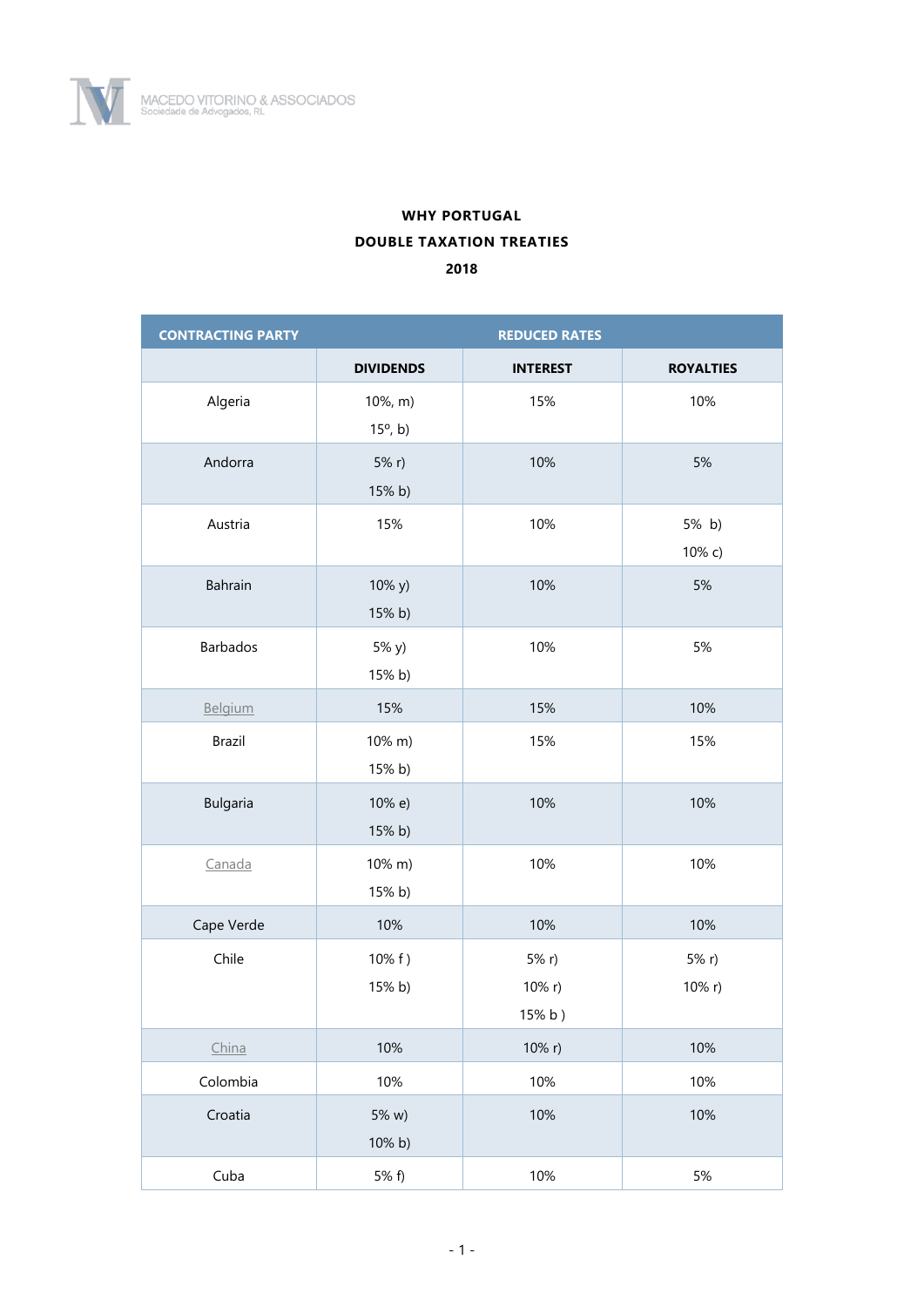

|                | 10% b)           |                     |     |
|----------------|------------------|---------------------|-----|
| Cyprus         | 10%              | 10%                 | 10% |
| Czech Republic | 10% e)<br>15% b) | 10%                 | 10% |
| Denmark        | 10%              | 10%                 | 10% |
| East-Timor     | 5% r<br>10% b)   | 10%                 | 10% |
| Estonia        | 10%              | 10%                 | 10% |
| Ethiopia       | 5% y)<br>10% b)  | 10%                 | 5%  |
| Finland        | 10% f)<br>15% b) | 15%                 | 10% |
| France         | 15%              | 10% h)<br>12% b)    | 5%  |
| Georgia        | 5% y)<br>10% b)  | 10%                 | 5%  |
| Germany        | 15%              | $10\% a)$<br>15% b) | 10% |
| Greece         | 15%              | 15%                 | 10% |
| Guinea-Bissau  | 10%              | 10% r)              | 10% |
| Hong Kong      | 5% w)<br>10% b)  | 10% r)              | 5%  |
| Hungary        | 10% e)<br>15% b) | 10%                 | 10% |
| Iceland        | 10% m)<br>15% b) | 10%                 | 10% |
| India          | 10% m)<br>15% b) | 10%                 | 10% |
| Indonesia      | 10%              | 10%                 | 10% |
| Ireland        | 15%              | 15%                 | 10% |
| Israel         | 5% r)<br>10% r)  | 10%                 | 10% |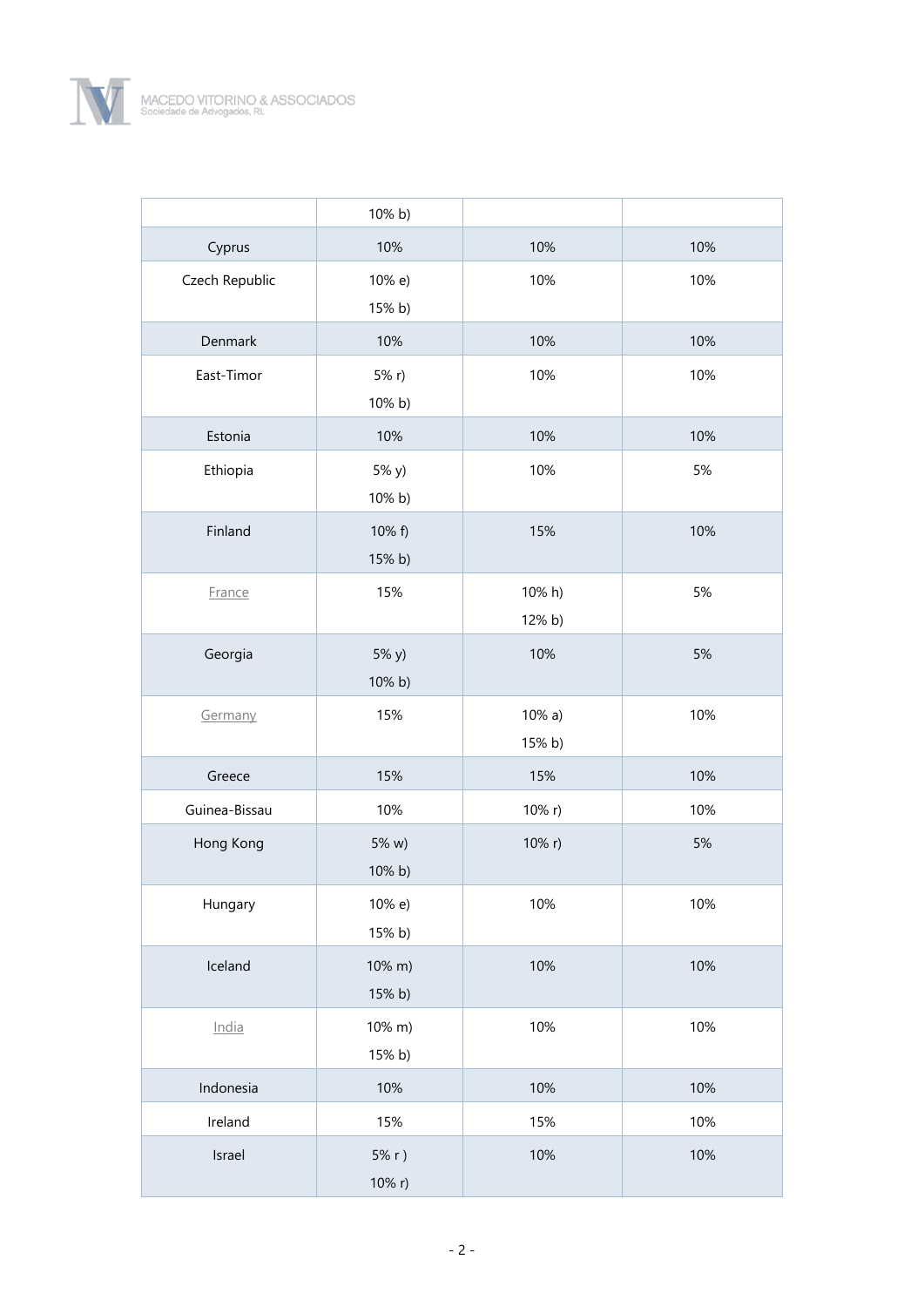

|             | 15% r)    |        |           |
|-------------|-----------|--------|-----------|
| Italy       | 15%       | 15%    | 12%       |
| Ivory Coast | 10%       | 10%    | 5%        |
| Japan       | $5% r$ )  | 5% r)  | 5%        |
|             | 10% b)    | 10% b) |           |
| Korea       | 10% e)    | 15%    | 10%       |
|             | 15% b)    |        |           |
| Kuwait      | 5% r      | 10%    | 10%       |
|             | 10% b)    |        |           |
| Latvia      | 10%       | 10%    | 10%       |
| Lithuania   | 10%       | 10%    | 10%       |
| Luxembourg  | 15%       | 10% n) | 10%       |
|             |           | 15% b) |           |
| Macao       | 10%       | 10%    | 10%       |
| Malta       | 10% m)    | 10%    | 10%       |
|             | 15% b)    |        |           |
|             |           |        |           |
| Mexico      | 10%       | 10%    | 10%       |
| Moldava     | 5% r      | 10%    | $8%$      |
|             | 10% r)    |        |           |
| Montenegro  | 5% r      | 10%    | 5% r      |
|             | 10% r)    |        | $10\%$ r) |
| Morocco     | 10% e)    | 12%    | 10%       |
|             | 15% b)    |        |           |
| Mozambique  | 10%       | 10%    | 10%       |
| Netherlands | 10%       | 10%    | 10%       |
| Norway      | $5% r$ )  | 10%    | 10% p)    |
|             | 15% b)    |        |           |
| Pakistan    | $10\%$ m) | 10% o) | 10%       |
|             | 15% b)    |        |           |
| Panama      | 10% w)    | 10%    | 10% $r$ ) |
|             | 15% b)    |        | 15% b)    |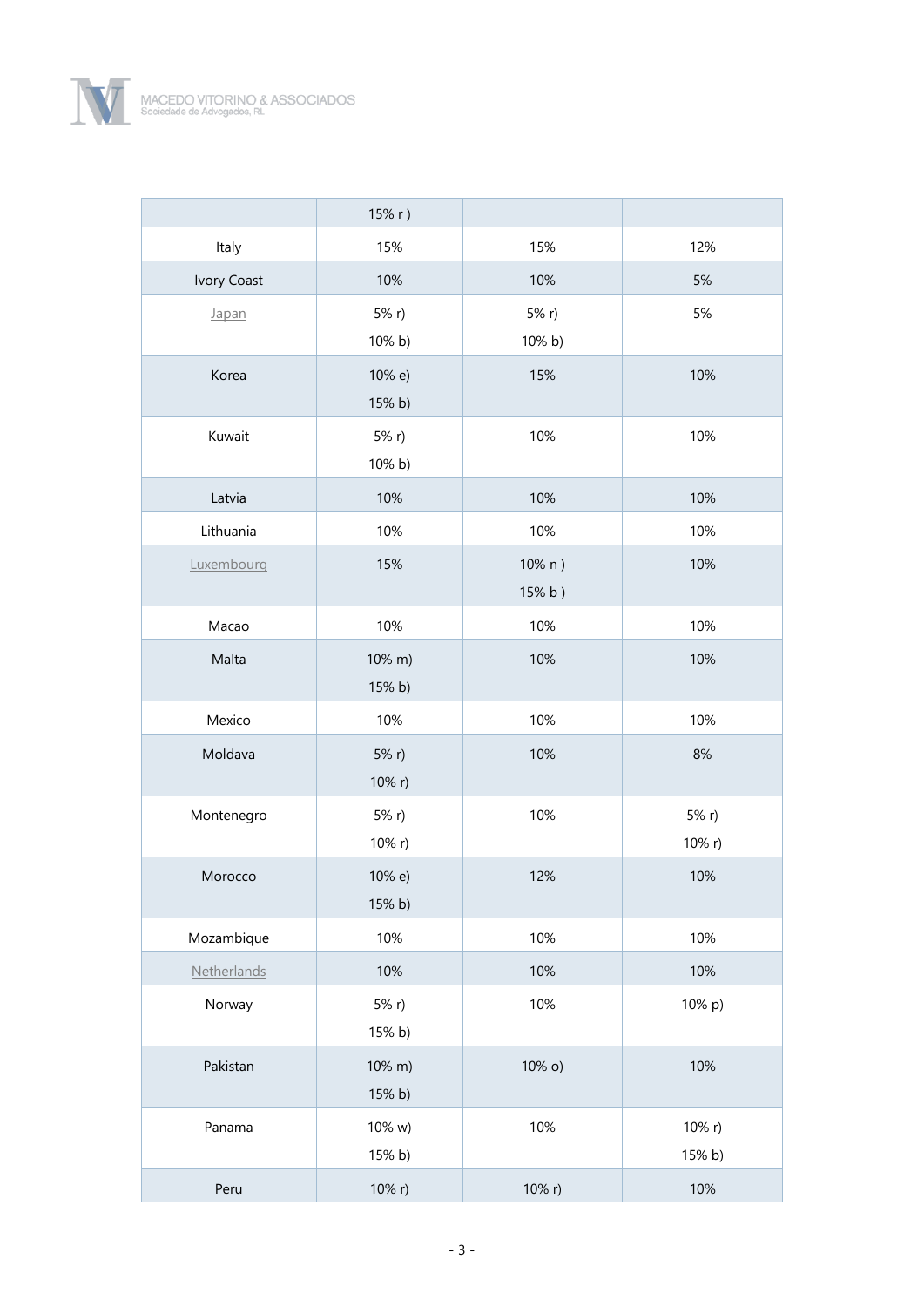

|                     | 15% b)                   | 15% b)    |      |
|---------------------|--------------------------|-----------|------|
| Poland              | 10% e)<br>15% b)         | 10%       | 10%  |
| Qatar               | 5% w)r)<br>10% b)        | 10%       | 10%  |
| Romania             | 10% m)<br>15% b)         | 10%       | 10%  |
| Russia              | 10% m)<br>15% b)         | 10%       | 10%  |
| San Marino          | 10% y)<br>15% b)         | 10%       | 10%  |
| São Tome e Principe | 10% y)<br>15% b)         | 10% r)    | 10%  |
| Saudi Arabia        | 5% w)<br>10% b)          | 10%       | 8%   |
| Senegal             | 5% y)<br>10% b)          | 10%       | 10%  |
| Singapore           | 10%                      | 10%       | 10%  |
| Slovakia            | 15% b)<br>10% m)         | 10%       | 10%  |
| Slovenia            | 5% f)<br>15% b)          | 10%       | 5%   |
| South Africa        | 10% m)<br>15% b)         | 10%       | 10%  |
| Spain               | 10% f)<br>15% b)         | 15%       | 5%   |
| Sultanate of Oman   | 5% r<br>10% r)<br>15% r) | 10%       | $8%$ |
| Sweden              | 10%                      | $10\%$ q) | 10%  |
| Switzerland         | 5% x)<br>10% b)          | 10% r)    | 5%r) |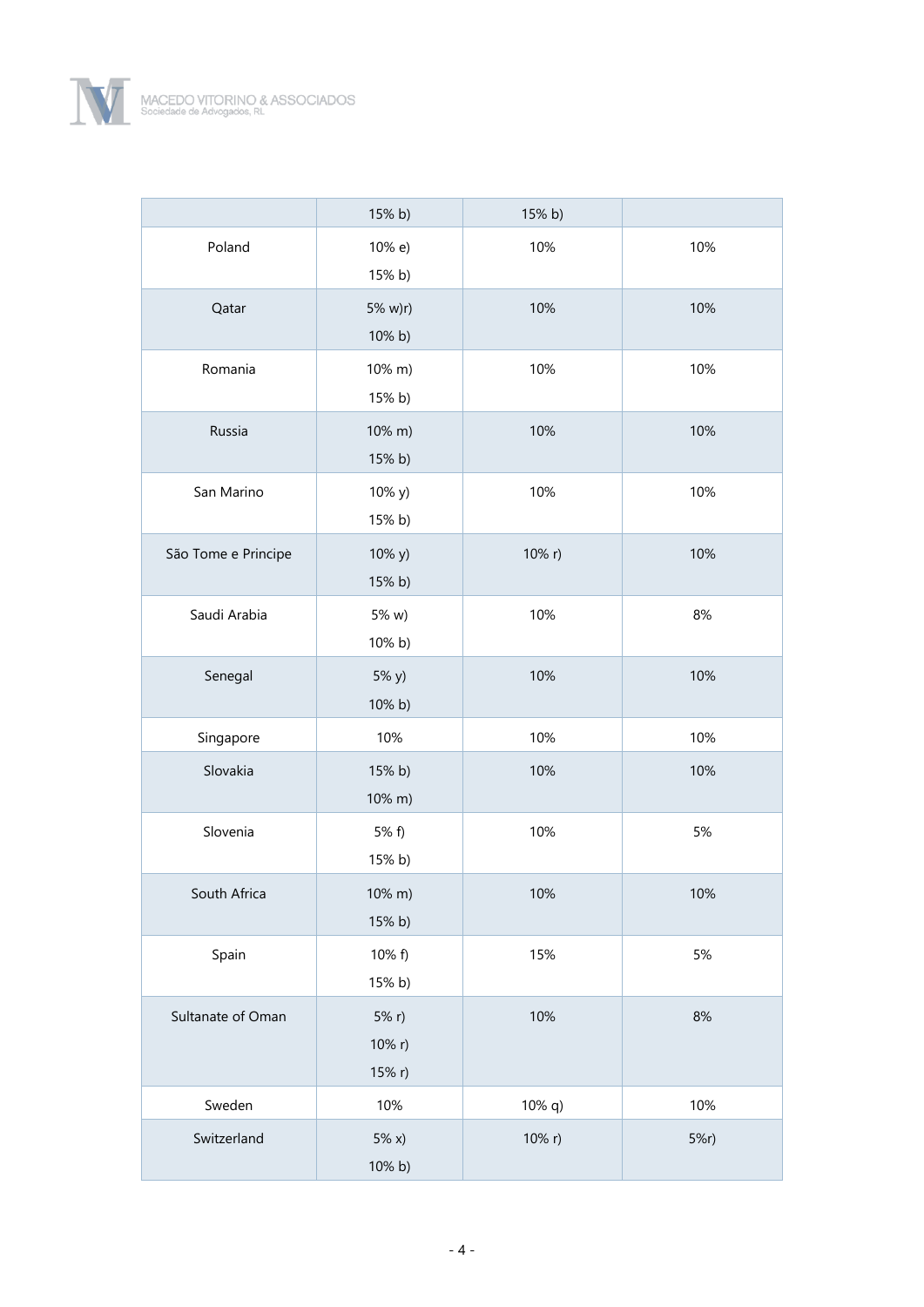

| Tunisia                     | 15%                         | 15%              | 10%                    |
|-----------------------------|-----------------------------|------------------|------------------------|
| Turkey                      | 5% m)<br>15% b)             | 10% t)<br>15% b) | 10%                    |
| Ukraine                     | 10% m)<br>15% b)            | 10%              | 10%                    |
| <b>United Arab Emirates</b> | 5% w)<br>15% b)             | 10%              | 5%                     |
| United Kingdom              | 10% f)<br>15% b)            | 10%              | 5%                     |
| United States of America    | $5%$ g)<br>10% g)<br>15% b) | 10%              | 10%                    |
| Uruguay                     | 5% r<br>10% b)              | 10%              | 10%                    |
| Venezuela                   | 10% i)<br>15% j)            | 10%              | $10\%$ k)<br>$12\%$ I) |
| Vietnam                     | 5% r<br>10% r)<br>15% r)    | 10%              | $10\%$ r)<br>7,5% r)   |

## **NOTES:**

a) When paid by bank institutions.

b) In all other cases.

c) When the company holds more than 50% of the share capital.

d) A DTC concluded between Portugal and Brazil, approved by the Decree-Law Nr. 244/71 of 2 June, was in force from 01-01-1972 to 31-12-1999 and was unilaterally terminated by Brazil. The reduced rate for dividends, interest and royalties was of 15%, with the possibility of applying a 10% rate in the case of royalties from literary, scientific or artistic rights, which was regulated by the Circular Nr. 17/73 of 19 October.

e) When the beneficial owner is a company holding 25% of the share capital of the paying company for a consecutive 2 year period prior to the payment of the dividends, the rate shall not exceed 10% of the gross amount of the dividends paid after 31-12-1996. However, under Articles 28 or 29 of the respective conventions, the reduced rate of 10% shall only apply in respect of taxes withheld at source whenever the taxable event occurs on or after 1 January of the calendar year following the year in which the Convention enters into force.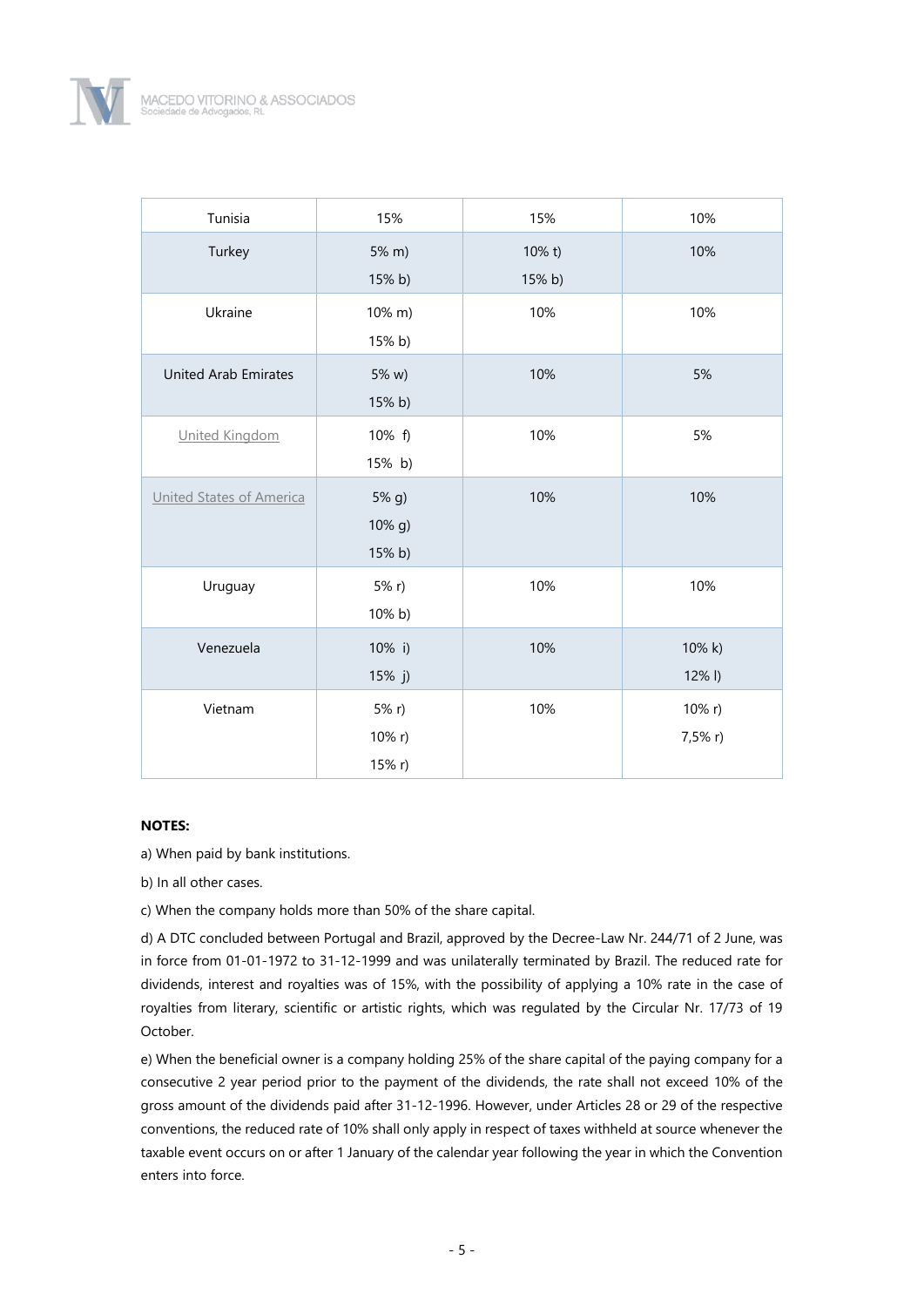

f) When the beneficial owner is a company holding at least 25% of the share capital.

g) When the shareholder is a company with direct ownership of at least 25% of the share capital for two consecutive years prior to the payment of the dividends, the applicable rate is of 10% between 01-01- 1997 and 31-12-1999 and of 5% from 31-12-1999 onwards.

h) For bonds issued in France after 01-01-1965.

i) From 01-01-1997 onwards. However, under Article 29 (2) (a) of the Convention concluded with Venezuela, the reduced rate of 10% shall only apply in respect of taxes withheld at source whenever the taxable event occurs on or after 01-01-1999.

j) Until 31-12-1996, as foreseen in Article 10 (2) of the Convention with Venezuela. However, since this Convention only entered into force on 08-01-1998, the reduced rate of 15% never was nor will it be applied.

k) Rate for technical assistance.

l) Rate for royalties in general.

m) When the beneficial owner of the dividends is a company with direct ownership of, at least, 25% of the share capital of the company paying the dividends for a consecutive 2 year period prior to the payment of the dividends.

n) In case the interests are paid by a company of a Contracting State, and are considered to be deductible expenses when owned by that company, to a financial establishment resident in the other Contracting State.

o) However, interest originating from a Contracting State shall be exempt in that State, under subparagraphs (a), (b) or (c) of Article 11 (3) of the DTC with Pakistan and provided that the conditions foreseen in these sub-paragraphs are met.

p) The reduced rate of 10% is also applicable to "fees for technical services" under and as covered by Article 12 (4) (5) of the DTC with Pakistan.

q) However, interest shall be taxed in the Contracting State of which the respective beneficial owner is resident only if one of the conditions foreseen in sub-paragraphs (a) to (d) of Article 11 (3) of the DTC with Sweden is met.

r) Please refer to the respective article.

s) This Convention did not yet enter into force due to the fact that the Notice from the Ministry of Foreign Affairs publicizing the exchange of the instruments of ratification between both Contracting States has not yet been published.

t) As long as it is interest paid in connection to a loan made for a period longer than two years.

u) A DTC concluded between Portugal and Spain, approved by the Decree-Law Nr. 49223 of 4 September 1969 (Government Journal, 1st Series, Nr. 207, of 04/09/1969) was in force from 26-03-1970 to 27-06- 1995. The reduced rates were of 10 and 15% for dividends,15% for interest and 5% for royalties.

v) A DTC concluded between Portugal and Norway, approved by the Decree-Law Nr. 504/1970, of 27/10 was in force from 01-10- 1971 to 14-06-2012. The reduced rates were of 10 and 15% for dividends,15% for interest and 10% for royalties.

w) If the beneficial owner is a company (other than a partnership) which holds directly at least 10 per cent of the capital of the company paying the dividends.